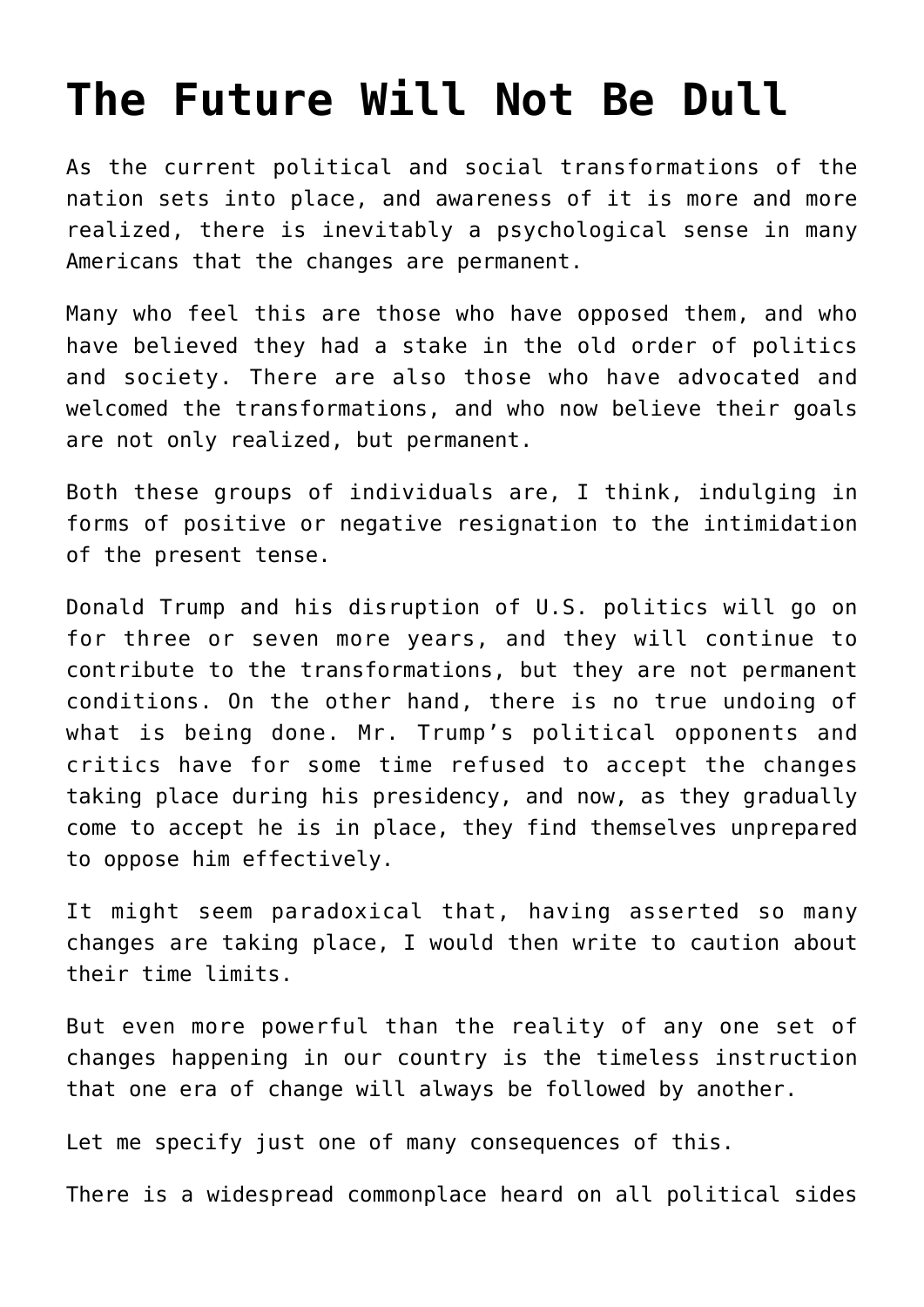today that American public opinion is irrevocably divided. Some even suggest that the polarization is an even split. In spite of the always changing national demographics, many also argue that the division is permanent.

The future in a representative capitalist democracy has not ever shown any inclination to permanent conditions. I like the notion expressed as "the future will not be dull."

We already know we are in the midst of a velocity of technological change unprecedented to our species, not just to our country. There are voices, increasingly louder, telling us that the computer, artificial intelligence, medical discovery, engineering invention and so many other innovations are about to quickly alter our daily lives, and even extend them, while at the same time disrupting patterns of work, employment, leisure time and transportation that we have come to accept as somehow "loosely" (meaning changing slowly) permanent.

If this is so, how could the political and social aspects of our society be indifferent to such dramatic change?

The answer is that not only will technological change alter the physical world we live in, it will also alter our psychic lives.

Donald Trump is now a visible agent for one step in the change, but the process is much bigger than he or any politician is or can be.

The world has always been a complicated organism. Composed now of sovereign nations, with numerous forms of government, varying in size and temperament, they arose ever-so-gradually from ancient caves and nascent plains to form societies, religions, languages and occupations of various kinds.

The world has lived with incessant neighborly conflict, fighting frequent wars large and small, even as populations attempted to survive plagues, epidemics and other natural